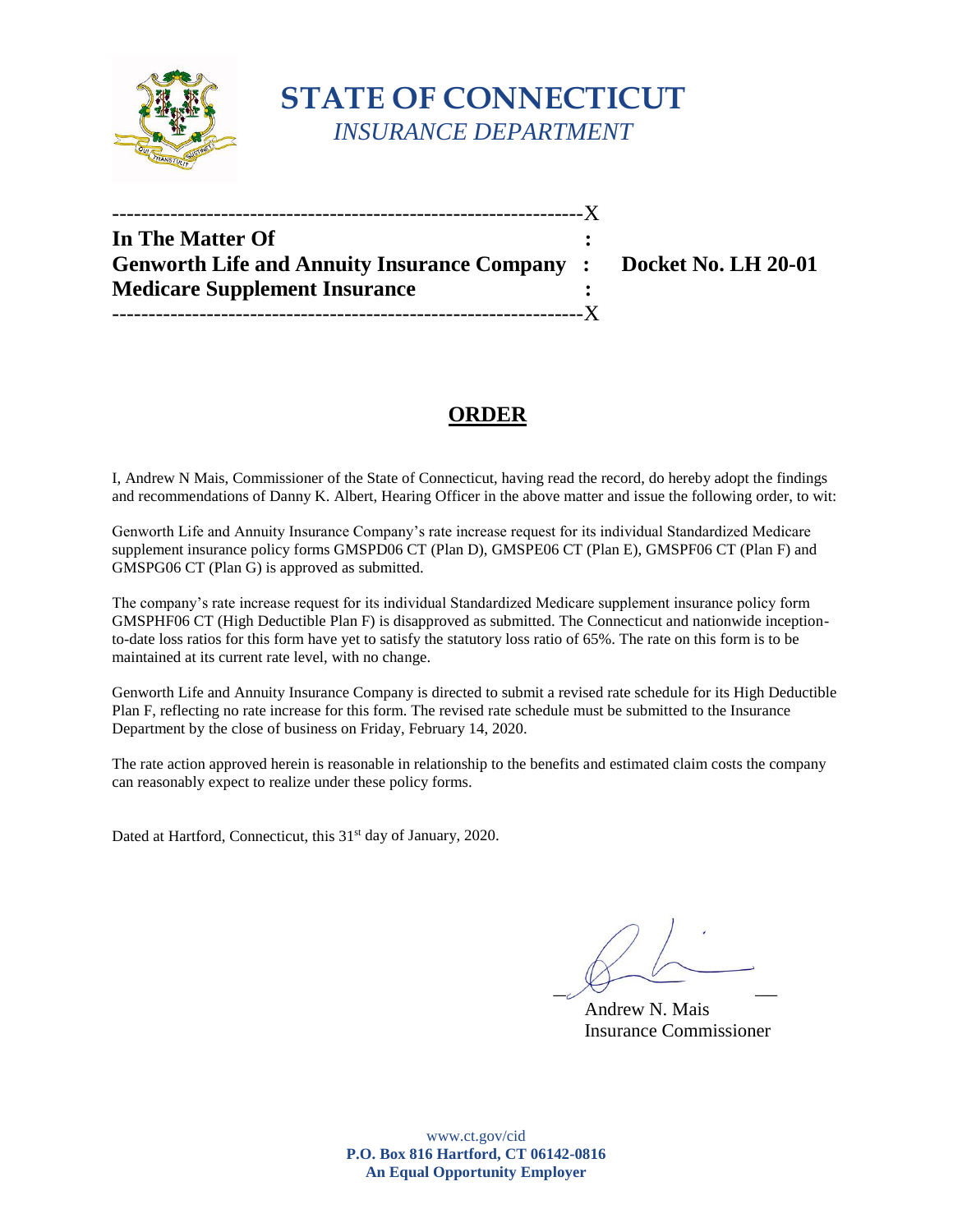

# **STATE OF CONNECTICUT**  *INSURANCE DEPARTMENT*

| In The Matter Of                                    |  |
|-----------------------------------------------------|--|
| <b>Genworth Life and Annuity Insurance Company:</b> |  |
| <b>Medicare Supplement Insurance</b>                |  |
|                                                     |  |

**Docket No. LH 20-01** 

## **PROPOSED FINAL DECISION**

#### $\mathbf{L}$ **INTRODUCTION**

 The Insurance Commissioner of the State of Connecticut is empowered to review rates charged for individual and group Medicare supplement policies sold to any resident of this State who is eligible for Medicare. The source for this regulatory authority is contained in Chapter 700c and Section 38a-495a of the Connecticut General Statutes.

After due notice, a hearing was held at the Insurance Department in Hartford, CT on Thursday, January 23, 2020, to consider whether or not the rate increases requested by Genworth Life and Annuity Insurance Company on its Medicare supplement insurance business should be approved.

No members from the general public attended the hearing.

No company representatives from Genworth Life and Annuity Insurance Company attended the hearing.

 Statutes, the Uniform Administrative Procedures Act, Chapter 54 of Section 38a-8-1 et seq. of the The hearing was conducted in accordance with the requirements of Section 38a-474, Connecticut General Regulations of Connecticut State Agencies.

 persons eligible for Medicare who depend on these policies to provide additional coverage for the costs of A Medicare supplement policy is a private health insurance policy sold on an individual or group basis, which provides benefits that are additional to the benefits provided by Medicare. For many years Medicare supplement policies have been highly regulated under both state and federal law to protect the interests of health care.

Effective December 1, 2005, Connecticut amended its program of standardized Medicare supplement policies in accordance with Section 38a-496a of the Connecticut General Statutes, and Sections 38a-495a-1 through 38a-495a-21 of the Regulations of Connecticut Agencies. This program, which conforms to federal requirements, provides a "core" package of benefits known as Plan A. Insurers may also offer any one or more of eleven other plans (Plans B through N).

 Effective January 1, 2006, in accordance with Section 38a-495c of the Connecticut General Statutes (as community rating. Rates for Plans A through N must be computed without regard to age, gender, previous amended by Public Act 05-20) premiums for all Medicare supplement policies in the state must use claims history or the medical condition of any person covered by a Medicare supplement policy or certificate.

> **P.O. Box 816 Hartford, CT 06142-0816**  www.ct.gov/cid **An Equal Opportunity Employer**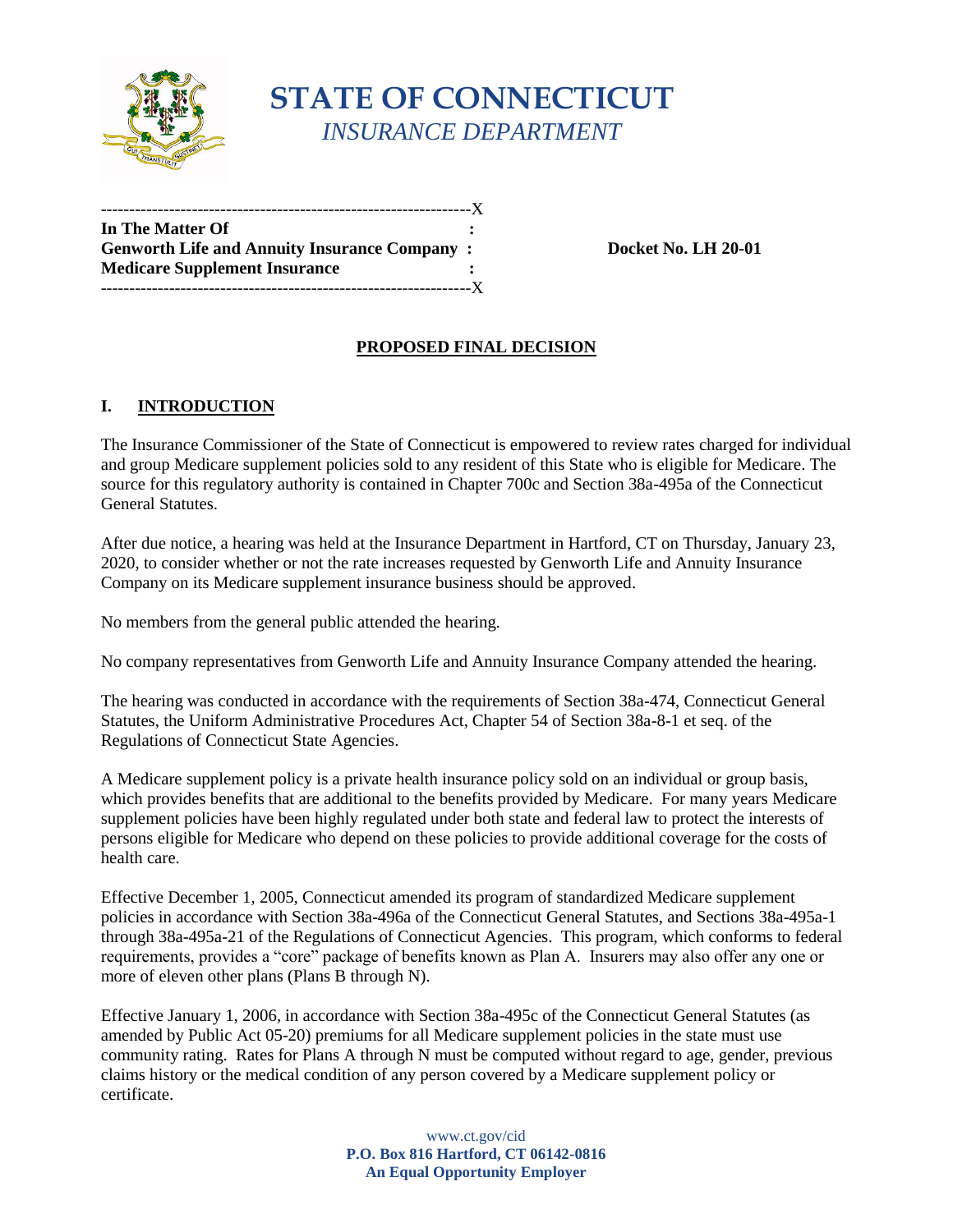previous claims history or the medical condition of any covered person. Insurers may exclude benefits for The statute provides that coverage under Plans A through N may not be denied on the basis of age, gender, losses incurred within six months from the effective date of coverage based on a pre-existing condition.

 available to all persons eligible for Medicare by reason of disability. Effective October 1, 1998, carriers that offer Plan B or Plan C must make these plans as well as Plan A,

 for such benefits. This process of direct notice and automatic claims payment is commonly referred to as Insurers must also make the necessary arrangements to receive notice of all claims paid by Medicare for their insureds so that supplement benefits can be computed and paid without requiring insureds to file claim forms "piggybacking" or "crossover".

Sections 38a-495 and 38a-522 of the Connecticut General Statutes, and Section 38a-495a-10 of the Regulations of Connecticut Agencies, state that individual and group Medicare supplement policies must have anticipated loss ratios of 65% and 75%, respectively. Under Sections 38a-495-7 and 38a-495a-10 of the Regulations of Connecticut Agencies, filings for rate increases must demonstrate that actual and expected losses in relation to premiums meet these standards, and anticipated loss ratios for the entire future period for which the requested premiums are calculated to provide coverage must be expected to equal or exceed the appropriate loss ratio standard.

 Section 38a-473 of the Connecticut General Statutes provides that no insurer may incorporate in its rates for Medicare supplement policies factors for expenses that exceed 150% of the average expense ratio for that insurer's entire written premium for all lines of health insurance for the previous calendar year.

### **II. FINDING OF FACT**

 After reviewing the exhibits entered into the record of this proceeding, and utilizing the experience, technical competence and specialized knowledge of the Insurance Department, the undersigned makes the following findings of fact:

 1. Genworth Life and Annuity Insurance Company has requested the following rate increase on its individual standardized Medicare supplement plans:

|      | Proposed      |  |
|------|---------------|--|
| Plan | Rate Increase |  |
| D    | 7.0%          |  |
| E    | 7.0%          |  |
| F    | 7.0%          |  |
| HDF  | 7.0%          |  |
| G    | 7.0%          |  |
|      |               |  |

There are 23 policies in-force in Connecticut as of 9/30/19, while there are 3,353 policies in-force nationwide.

- 2. The last rate increase approved by the Department was 4.0% for Plans B through G (not high deductible F), effective in 2019.
- 3. This product was marketed through both independent and captive agents, but now represents a closed block of business.
- 4. Genworth Life and Annuity Insurance Company certified that their expense factors are in compliance with section 38a-473, C.G.S.